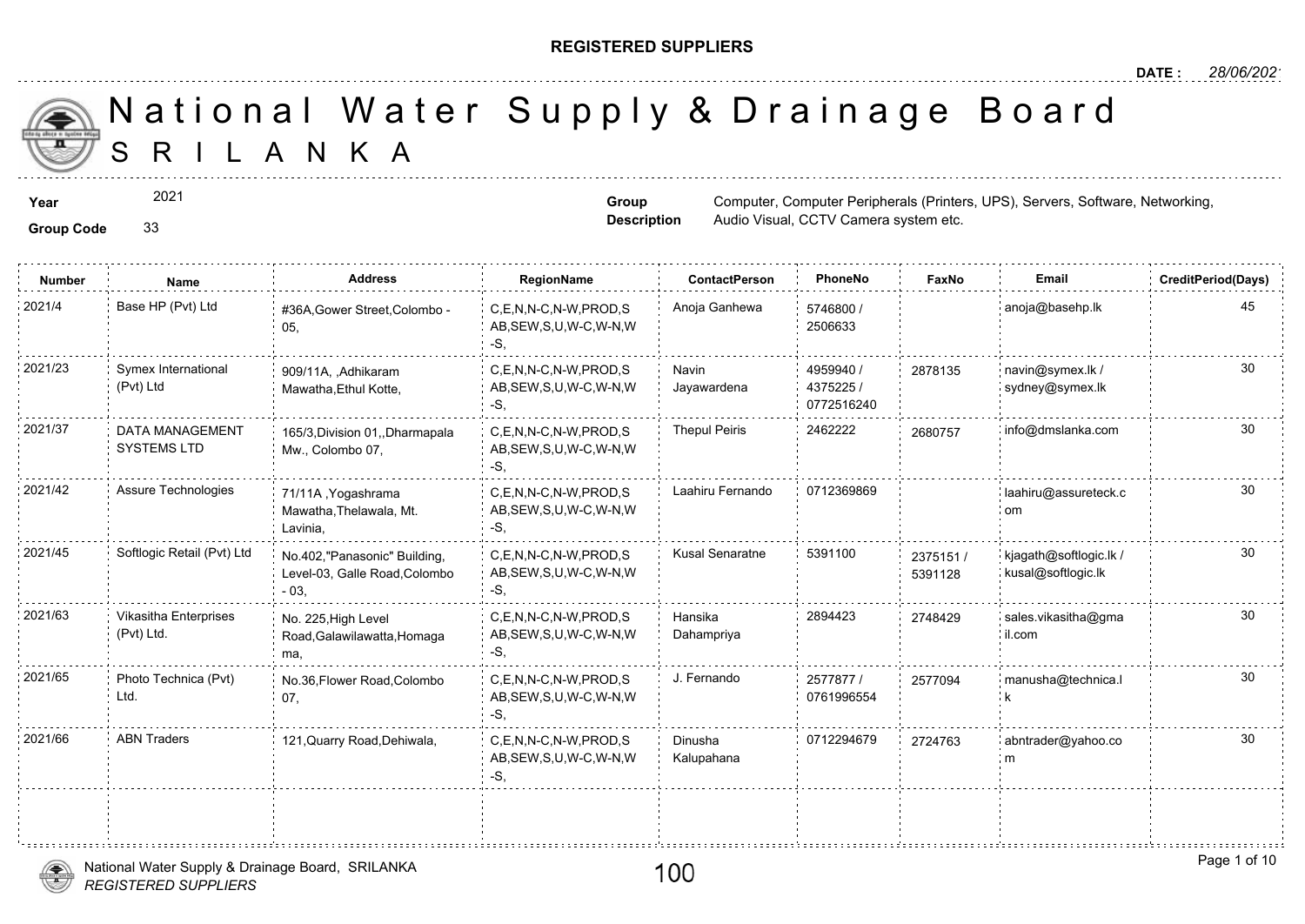

2021

**Group Code** 33

**Group Description**

**Year** Computer, Computer, Computer, Computer, Computer, Peripherals (Printers, UPS), Servers, Software, Software, Software, Software, Software, Software, Software, Software, Software, Software, Software, Software, Softwar Audio Visual, CCTV Camera system e

| <b>Group Code</b> |  |
|-------------------|--|
|                   |  |

| <b>Number</b> | <b>Name</b>                                     | <b>Address</b>                                                          | RegionName                                                   | <b>ContactPerson</b>  | PhoneNo                               | Faxl   |
|---------------|-------------------------------------------------|-------------------------------------------------------------------------|--------------------------------------------------------------|-----------------------|---------------------------------------|--------|
| 2021/71       | Tillmax (Pvt) Ltd.                              | No.140/1.Kethsiri<br>Sevana, Thumbowila, Piliyandal<br>а.               | C,E,N,N-C,N-W,PROD,S<br>AB, SEW, S, U, W-C, W-N, W<br>-S.    | M. Pereira            | 7355355                               | 735535 |
| 2021/94       | Neat Lanka (Pvt) Ltd.                           | No.455/1/A.Galle<br>Road, Colombo 06,                                   | C.E.N.N-C.N-W.PROD.S<br>AB, SEW, S, U, W-C, W-N, W<br>$-S$ . | S.Sanarathna          | 0777326720<br>0773979783<br>/ 5565000 | 250070 |
| 2021/113      | Apogee International<br>(Pvt) Ltd.              | No. 99/6, Rosmead<br>Place, Colombo 07,                                 | C.E.N.N-C.N-W.PROD.S<br>AB, SEW, S, U, W-C, W-N, W<br>-S,    | S. Sarasinghe         | 2699699                               | 269504 |
| 2021/119      | <b>Pure Tech Solutions</b><br>(Pvt) Ltd         | 236/15, Wijaya Kumarathunga<br>Mawatha, Colombo - 05,                   | C.E.N.N-C.N-W.PROD.S<br>AB, SEW, S, U, W-C, W-N, W<br>-S.    | Lahiru<br>Amarakoon   | 0777730067<br>/4848591/<br>0774718336 | 251304 |
| 2021/126      | Assidua Technologies<br>(Pvt) Ltd               | No. 149, Galle Road, Dehiwala,                                          | C.E.N.N-C.N-W.PROD.S<br>AB, SEW, S, U, W-C, W-N, W<br>$-S$ . | Sampath Almeida       | 2710088 /<br>2710090 /<br>0770025259  | 271008 |
| 2021/131      | Mitko Trading (Pvt) Ltd                         | No. 385,1st Floor, Land Mark<br>Building, Galle Road, Colombo<br>$-03,$ | C,E,N,N-C,N-W,PROD,S<br>AB, SEW, S, U, W-C, W-N, W<br>-S,    | Lakitha Herath        | 2552525                               | 257482 |
| 2021/132      | Lapro Technologies<br>(Pvt) Ltd                 | F29,1st Floor Lucky<br>Plaza, Colombo - 03,                             | C,E,N,N-C,N-W,PROD,S<br>AB, SEW, S, U, W-C, W-N, W<br>-S.    | Dilani Perera         | 2565676 /<br>2565677                  | 257584 |
| 2021/135      | <b>Bluechip Technical</b><br>Services (Pvt) Ltd | No. 108, Nawala<br>Road, Nugegoda,                                      | C,E,N,N-C,N-W,PROD,S<br>AB, SEW, S, U, W-C, W-N, W<br>-S,    | Uditha<br>Welagedara  | 4304040 /<br>4304044                  | 430404 |
| 2021/136      | East Link Engineering<br>Co. (Pvt) Ltd          | 163/26, Nawala Road, Colombo<br>$-05,$                                  | C,E,N,N-C,N-W,PROD,S<br>AB, SEW, S, U, W-C, W-N, W<br>$-S$ . | Bandula<br>Udalamatta | 2505090 /<br>0714776622               | 236826 |



÷.

. . . . . . . . . . . . . . . . . . . .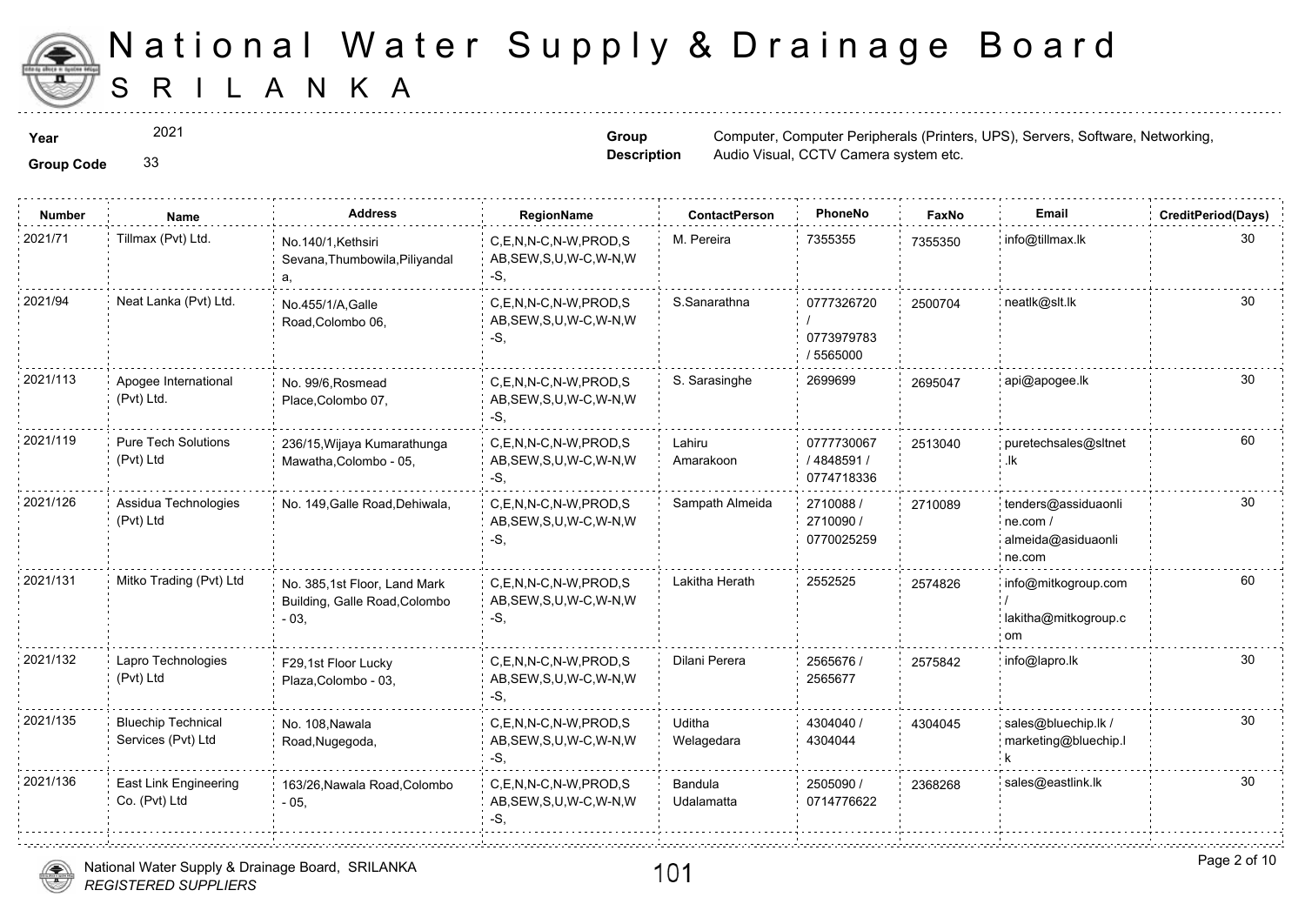

2021

**Group Code** 33

**Group Description**

**Year** Computer, Computer, Computer, Computer, Computer, Peripherals (Printers, UPS), Servers, Software, Software, Software, Software, Software, Software, Software, Software, Software, Software, Software, Software, Softwar Audio Visual, CCTV Camera system e

| <b>Group Code</b> |
|-------------------|
|                   |

| <b>Number</b> | Name                              | <b>Address</b>                                                                 | RegionName                                                   | <b>ContactPerson</b>                              | PhoneNo                                                                         | Faxl                        |
|---------------|-----------------------------------|--------------------------------------------------------------------------------|--------------------------------------------------------------|---------------------------------------------------|---------------------------------------------------------------------------------|-----------------------------|
| 2021/154      | NSL Distribution (Pvt)<br>Ltd.    | 202/2,1st<br>Lane, Egodawatta, Boralesgam<br>uwa,                              | C,E,N,N-C,N-W,PROD,S<br>AB, SEW, S, U, W-C, W-N, W<br>$-S$ , | S. Pethiyagoda                                    | 7212129 /<br>0713050571                                                         | 071100                      |
| 2021/158      | <b>Energynet Pvt Limited</b>      | No. 180/1, Deans<br>Road, Colombo 10,                                          | C,E,N,N-C,N-W,PROD,S<br>AB, SEW, S, U, W-C, W-N, W<br>$-S$ , | Janaka                                            | 5334477 /<br>0765624799                                                         | 534931                      |
| 2021/159      | <b>Fentons Limited</b>            | No. 180, Deans Road, Colombo<br>10,                                            | C,E,N,N-C,N-W,PROD,S<br>AB, SEW, S, U, W-C, W-N, W<br>$-S,$  | <b>NMShiraz</b>                                   | 2448518                                                                         | 070258                      |
| 2021/161      | E-W Information System<br>Limited | No. 70,1st Floor Lucky Plaza<br>Building, St. Anthonys<br>Mawatha, Colombo 03, | C,E,N,N-C,N-W,PROD,S<br>AB, SEW, S, U, W-C, W-N, W<br>-S,    | Chamila Lakmal                                    | 7520520 /<br>2447303                                                            | 244730                      |
| 2021/173      | Genius Associates (Pvt)<br>Ltd.   | No. 47, Jambugasmulla<br>Road, Nugegoda,                                       | C,E,N,N-C,N-W,PROD,S<br>AB, SEW, S, U, W-C, W-N, W<br>$-S,$  | L. Perera                                         | 5656578 /<br>5522266 /<br>0777255338                                            | 282359                      |
| 2021/180      | Paperline Trading (Pvt)<br>Ltd.   | No. 14, Cross Street, Kandy,                                                   | C,E,N,N-C,N-W,PROD,S<br>AB, SEW, S, U, W-C, W-N, W<br>$-S,$  | MP Jayatissa                                      | 0812225728<br>0812225791<br>0812204557                                          | 081220                      |
| 2021/183      | Abans PLC                         | 498, Galle Road, Colombo 03,                                                   | C,E,N,N-C,N-W,PROD,S<br>AB, SEW, S, U, W-C, W-N, W<br>$-S$ . | M. Soysa - AC /<br>Prabath -E /<br>Janaranga- Com | 2565292-AC<br>/ 5775035 /<br>5775091 /<br>5775073-E/<br>5776978 -C /<br>5776932 | 451250<br>/ 45124<br>593636 |
| 2021/186      | Cenmetrix (Pvt) Ltd.              | 38, Fife Road, Colombo 05,                                                     | C,E,N,N-C,N-W,PROD,S<br>AB, SEW, S, U, W-C, W-N, W<br>-S,    | Faizal                                            | 2508805                                                                         | 250554                      |

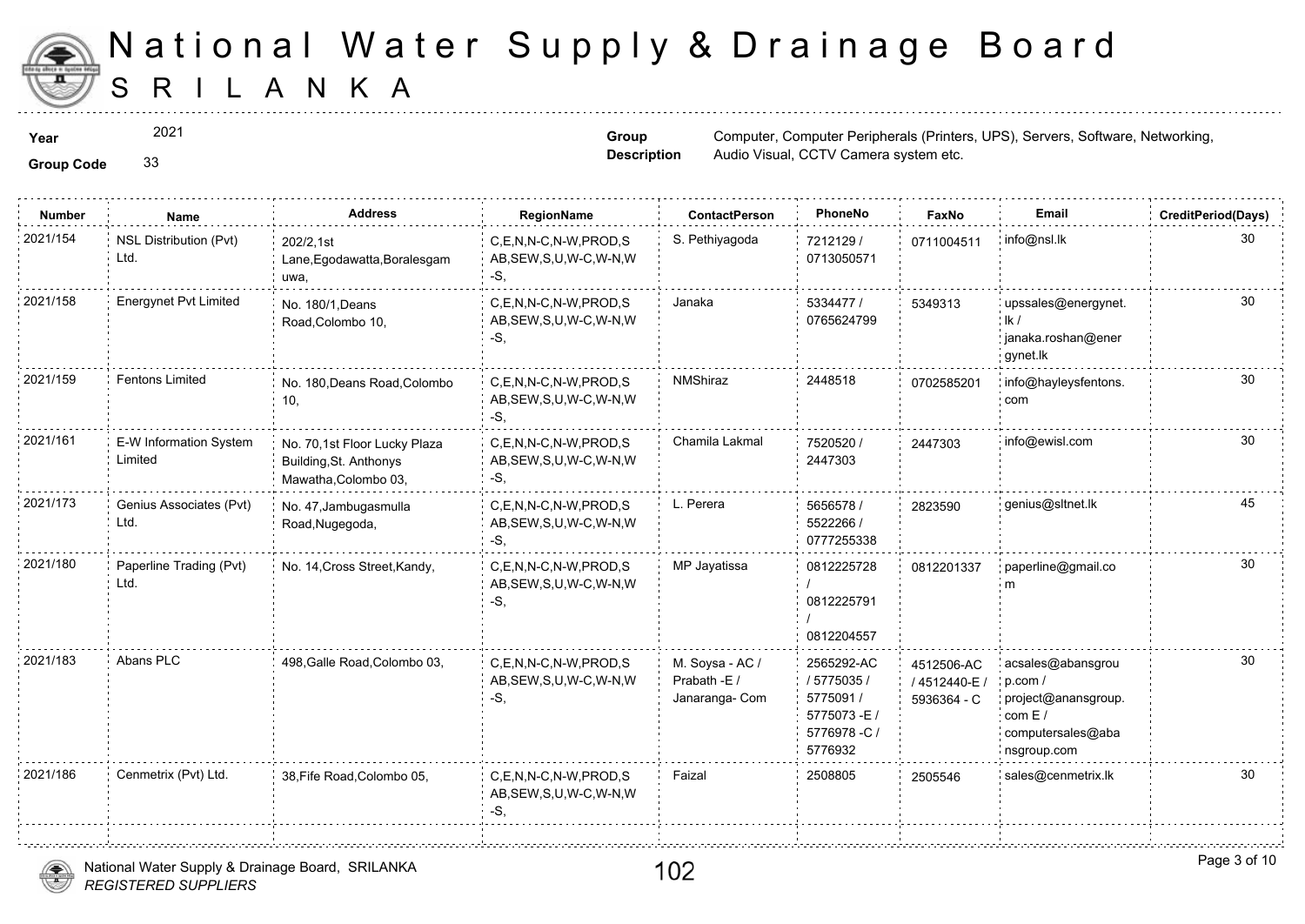

2021

**Group Code** 33

**Group Description**

**Year** Computer, Computer, Computer, Computer, Computer, Peripherals (Printers, UPS), Servers, Software, Software, Software, Software, Software, Software, Software, Software, Software, Software, Software, Software, Softwar Audio Visual, CCTV Camera system e

| <b>Group Code</b> |  |
|-------------------|--|

| Number   | Name                                            | <b>Address</b>                                                     | RegionName                                                   | <b>ContactPerson</b>                                 | PhoneNo                                                                                                                                                                                             | Fax             |
|----------|-------------------------------------------------|--------------------------------------------------------------------|--------------------------------------------------------------|------------------------------------------------------|-----------------------------------------------------------------------------------------------------------------------------------------------------------------------------------------------------|-----------------|
| 2021/189 | Sanikto Computer (Pvt)<br>Ltd.                  | No. 928/5, Eksath Subasadaka<br>Mawatha, Udawatta<br>Road, Malabe, | C,E,N,N-C,N-W,PROD,S<br>AB, SEW, S, U, W-C, W-N, W<br>-S,    | S. Manuruddika                                       | 2080270 /<br>2053917 /<br>0779229698<br>0717592445                                                                                                                                                  | 208027<br>20539 |
| 2021/193 | <b>Metropolitan Computers</b><br>(Pvt) Ltd      | 12, Magazine Road, Colombo<br>08,                                  | C,E,N,N-C,N-W,PROD,S<br>AB, SEW, S, U, W-C, W-N, W<br>$-S,$  | Tharindi,<br>Chanuka - Tp /<br>Rohan,<br>Promoda-com | 2437797 /<br>4700267 /<br>0711037875<br>$-TP/$<br>0712248016<br>$-TP/$<br>0714946521<br>$-$ Com $/$<br>0772933878<br>$-TP/$<br>0776737011<br>$-Pr/$<br>0714946517<br>- pri /<br>0777977680<br>- com |                 |
| 2021/201 | Networxx Training and<br>Consultancy (Pvt) Ltd. | 22/5, Sujatha<br>Mawatha, Kalubowila,<br>Dehiwala,                 | C,E,N,N-C,N-W,PROD,S<br>AB, SEW, S, U, W-C, W-N, W<br>-S,    | Fayek Wafa                                           | 0777728202                                                                                                                                                                                          |                 |
| 2021/233 | Advanced Micro<br>Technology (Pvt) Ltd          | 563/17, Sarasavi Mawatha,<br>Nawala Road, Rajagiriya,              | C,E,N,N-C,N-W,PROD,S<br>AB, SEW, S, U, W-C, W-N, W<br>$-S,$  | Hiran<br>Wickramasinghe                              | 2864225 /<br>4400041                                                                                                                                                                                | 288373          |
| 2021/237 | V S Information<br>Systems (pvt)Ltd             | No. 07, Suleiman<br>Terrace, Colombo - 05,                         | C.E.N.N-C.N-W.PROD.S<br>AB, SEW, S, U, W-C, W-N, W<br>$-S$ . | Kalum Hettigama                                      | 2038500 /<br>2038555                                                                                                                                                                                | 255580          |
|          |                                                 |                                                                    |                                                              |                                                      |                                                                                                                                                                                                     |                 |
|          |                                                 |                                                                    |                                                              |                                                      |                                                                                                                                                                                                     |                 |

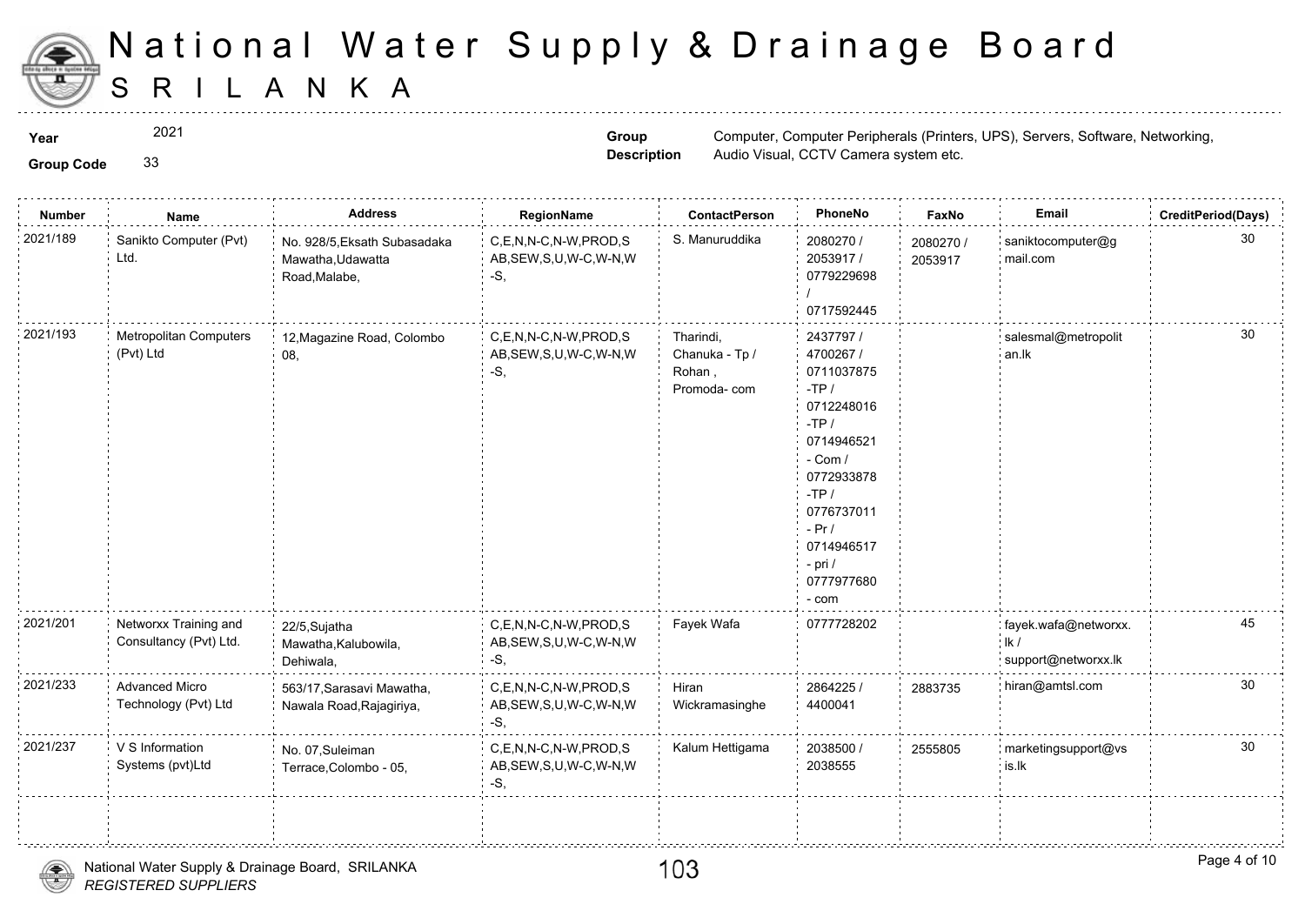

2021

**Group Code** 33

**Group Description**

**Year** Computer, Computer, Computer, Computer, Computer, Peripherals (Printers, UPS), Servers, Software, Software, Software, Software, Software, Software, Software, Software, Software, Software, Software, Software, Softwar Audio Visual, CCTV Camera system e

| <b>Group Code</b> |  |
|-------------------|--|
|                   |  |

| <b>Number</b> | Name                                             | <b>Address</b>                                            | RegionName                                                   | <b>ContactPerson</b>             | PhoneNo                                        | Faxl   |
|---------------|--------------------------------------------------|-----------------------------------------------------------|--------------------------------------------------------------|----------------------------------|------------------------------------------------|--------|
| 2021/244      | EWIS Peripherals (Pvt)<br>Ltd                    | #142, Yathama Building, Galle<br>Road, Colombo - 03,      | C,E,N,N-C,N-W,PROD,S<br>AB, SEW, S, U, W-C, W-N, W<br>-S,    | Duminda<br>Kalehepathiranag<br>e | 7496000 /<br>2380580 /<br>0774772584           |        |
| 2021/246      | Data Management<br>Systems (Pvt) Ltd             | No. 03, Division 2, Skelton<br>Road, Colombo - 05,        | C.E.N.N-C.N-W.PROD.S<br>AB, SEW, S, U, W-C, W-N, W<br>-S.    | Sampath De Silva                 | 2685555                                        | 269785 |
| 2021/247      | Zoom Net Works                                   | No. 112, Lower Street, Badulla,                           | C,E,N,N-C,N-W,PROD,S<br>AB, SEW, S, U, W-C, W-N, W<br>-S.    | A.R.M. Rizan                     | 0555678807<br>0779776822                       | 055222 |
| 2021/256      | Sanje Private Limited                            | 185/4. Havelock<br>Road, Colombo 05,                      | C.E.N.N-C.N-W.PROD.S<br>AB, SEW, S, U, W-C, W-N, W<br>$-S$ . | <b>MFM Fisal</b>                 | 2507140 /<br>0777802442<br>0771075846          |        |
| 2021/260      | Imtiaz Packirdeen                                | No. 05, Lower Street, Baddula,                            | C.E.N.N-C.N-W.PROD.S<br>AB, SEW, S, U, W-C, W-N, W<br>-S.    | imtiaz                           | 0552222497<br>0552223698                       | 055222 |
| 2021/292      | South Asian<br>Technologies (Pvt) Ltd            | 24/2, Jasmine Park,<br>Narahenpita Road, Nawala,          | C.E.N.N-C.N-W.PROD.S<br>AB, SEW, S, U, W-C, W-N, W<br>-S.    | Ranil Silva                      | 7555500 /<br>0772288886                        | 755550 |
| 2021/297      | Telasis Solutins (Pvt)<br>Ltd                    | No. 76/1, Kurunduwatta Road,<br>Weediyawatta, Uduqampola, | C.E.N.N-C.N-W.PROD.S<br>AB, SEW, S, U, W-C, W-N, W<br>-S,    | Dinesh Panagoda                  | 2587799                                        | 258715 |
| 2021/310      | Soft Logic Information<br>Technologies (Pvt) Ltd | No. 14, De Fonseka<br>Place, Colombo - 05,                | C,E,N,N-C,N-W,PROD,S<br>AB, SEW, S, U, W-C, W-N, W<br>-S.    |                                  | 5575000                                        | 557513 |
| 2021/312      | Office Network (Pvt) Ltd                         | No. 124, Nawala Road,<br>Narahenpita, Colombo - 05,       | C,E,N,N-C,N-W,PROD,S<br>AB, SEW, S, U, W-C, W-N, W<br>$-S$ . | Wesley Bandara                   | 2369647 /<br>2369648 /<br>2369649 /<br>2369650 | 236962 |
|               |                                                  |                                                           |                                                              |                                  |                                                |        |



.<br>ระบบคุณการเป็นคุณการเป็นคุณการเป็นคุณการเป็นคุณการเป็นคุณการเป็นคุณการเป็นคุณการเป็นคุณการเป็นคุณการเป็นคุณการ

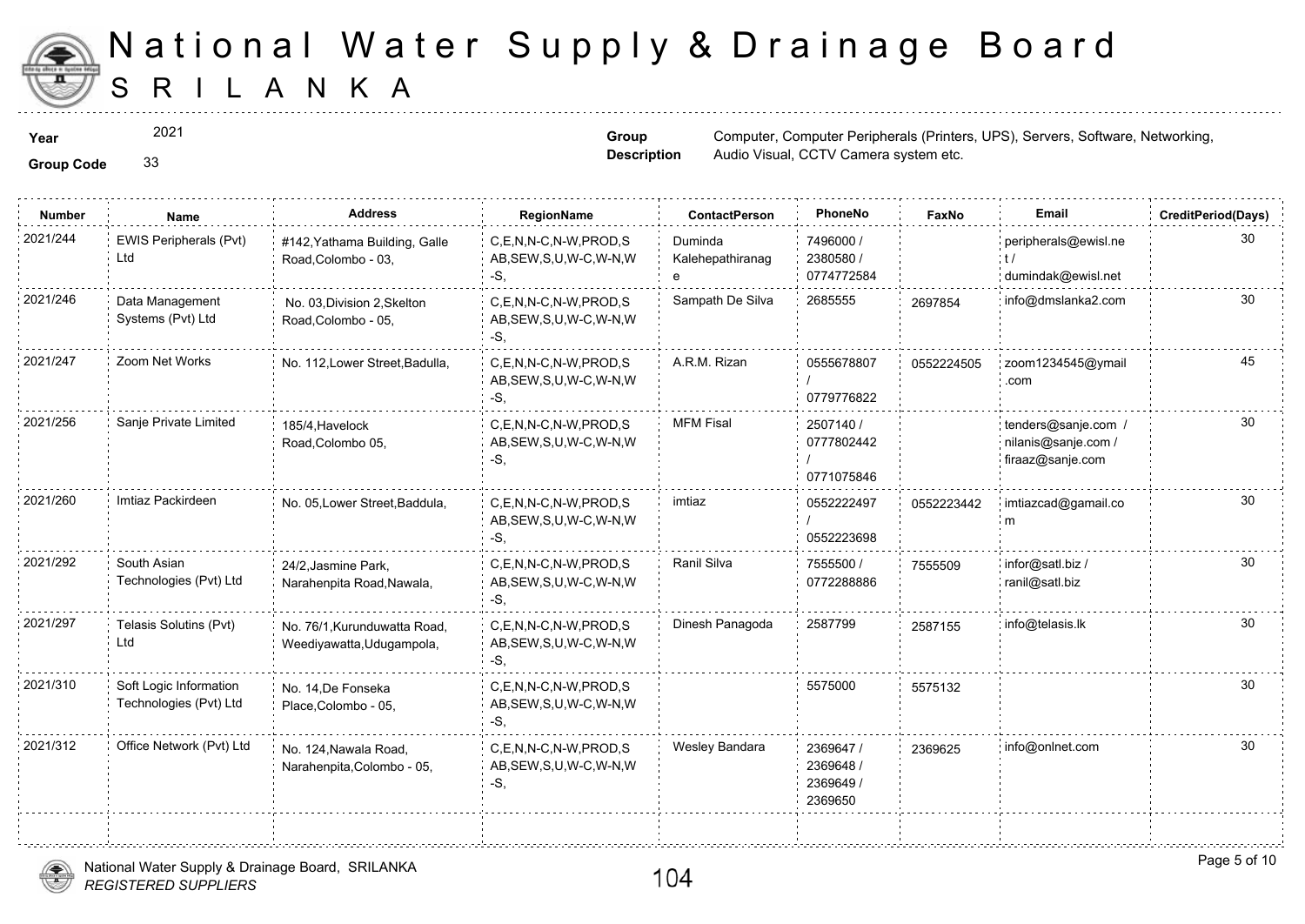

÷.

2021

**Group Code** 33

**Group Description**

**Year** Computer, Computer, Computer, Computer, Computer, Peripherals (Printers, UPS), Servers, Software, Software, Software, Software, Software, Software, Software, Software, Software, Software, Software, Software, Softwar Audio Visual, CCTV Camera system e

| <b>Group Code</b> |  |
|-------------------|--|

| <b>Number</b> | <b>Name</b>                                 | <b>Address</b>                                                | RegionName                                                   | <b>ContactPerson</b>      | PhoneNo                               | Faxl             |
|---------------|---------------------------------------------|---------------------------------------------------------------|--------------------------------------------------------------|---------------------------|---------------------------------------|------------------|
| 2021/315      | Swedish Trading Audio<br>Visual (Pvt) Ltd   | P.O Box 866.#<br>102/5a, Dharmapala<br>Mawatha, Colombo - 07, | C,E,N,N-C,N-W,PROD,S<br>AB, SEW, S, U, W-C, W-N, W<br>-S.    | Anuradha<br>Gunasekere    | 7940100                               | 269424           |
| 2021/316      | Debug Computers<br>Peripherals (Pvt) Ltd    | No. 58,42nd Lane,<br>Wellawatte, Colombo - 06.,               | C.E.N.N-C.N-W.PROD.S<br>AB, SEW, S, U, W-C, W-N, W<br>$-S$ . | D. Sanjeewa<br>Wijesinghe | 7520000 /<br>0773659713               | 236261<br>258959 |
| 2021/320      | RCS2 Technologies<br><b>Private Limited</b> | No. 02, Harmers<br>Avenue, Colombo 06,                        | C,E,N,N-C,N-W,PROD,S<br>AB, SEW, S, U, W-C, W-N, W<br>-S,    | Thanusha                  | 2081343                               | 208134           |
| 2021/322      | N One Technologies<br>(Pvt) Ltd.            | No. 563/16, Sarasavi<br>Mawatha, Nawala<br>Road, Rajagiriya,  | C,E,N,N-C,N-W,PROD,S<br>AB, SEW, S, U, W-C, W-N, W<br>-S.    | Narmada<br>Wariyapperuma  | 2883717/<br>0771778121                | 28837            |
| 2021/359      | Nichto Technology (Pvt)<br>Ltd.             | No. 27/A,4th<br>Lane, Siddamulla, Piliyandala,                | C.E.N.N-C.N-W.PROD.S<br>AB, SEW, S, U, W-C, W-N, W<br>-S.    | <b>BNS Silva</b>          | 2671477 /<br>0721145682<br>0717807040 |                  |
| 2021/361      | T.T. Computer                               | No. 21/A.Vihara<br>Lane, Wellawatta, Colombo 06,              | C,E,N,N-C,N-W,PROD,S<br>AB, SEW, S, U, W-C, W-N, W<br>-S,    | SB Kasun<br>Wijesundara   | 0714270720<br>0777100893              |                  |
| 2021/367      | Winap Lanka (Pvt) Ltd.                      | 329/3, Main<br>Street, Bandarawela,                           | C.E.N.N-C.N-W.PROD.S<br>AB, SEW, S, U, W-C, W-N, W<br>-S.    | Anil Prabhanath           | 0572223333                            | 057222           |
| 2021/371      | <b>Office Networks</b>                      | No.512/A, Priman<br>Mawatha, Anuradhapura,                    | C.E.N.N-C.N-W.PROD.S<br>AB, SEW, S, U, W-C, W-N, W<br>-S,    | Shashika Lakmali          | 0252057588<br>0718463480              |                  |
| 2021/372      | Vanoj Office Automation                     | 561/40, Priman<br>Mawatha, Anuradhapura,                      | C,E,N,N-C,N-W,PROD,S<br>AB, SEW, S, U, W-C, W-N, W<br>-S,    | VP Wijesinghe             | 0254580054                            | 025222           |
|               |                                             |                                                               |                                                              |                           |                                       |                  |



. . . . . . . . . . . . . . . . . . . .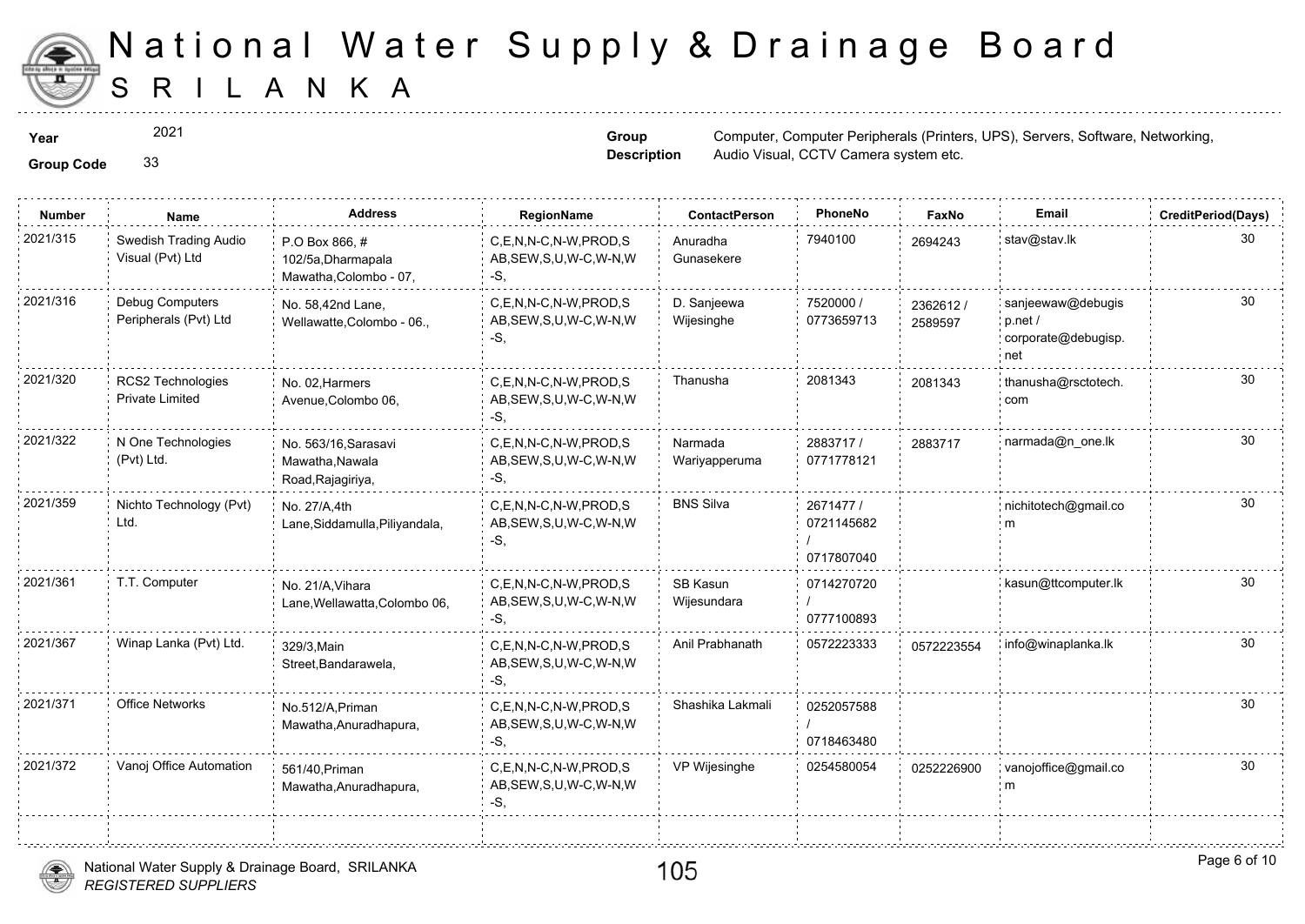

2021

**Group Description**

**Year** Computer, Computer, Computer, Computer, Computer, Peripherals (Printers, UPS), Servers, Software, Software, Software, Software, Software, Software, Software, Software, Software, Software, Software, Software, Softwar Audio Visual, CCTV Camera system e

**Group Code** 33

| <b>Number</b> | Name                                           | <b>Address</b>                                           | RegionName                                                   | <b>ContactPerson</b>                  | PhoneNo                  | Faxl   |
|---------------|------------------------------------------------|----------------------------------------------------------|--------------------------------------------------------------|---------------------------------------|--------------------------|--------|
| 2021/379      | <b>KNC Computer</b><br>Technologies (Pvt) Ltd. | No. 21, Station Road, Matara,                            | C,E,N,N-C,N-W,PROD,S<br>AB, SEW, S, U, W-C, W-N, W<br>-S.    | Priyantha<br>Kurmara / A<br>Nishantha | 0412234222<br>0714024311 | 041223 |
| 2021/400      | Univell Infrastructure<br>System (Pvt) Ltd.    | No. 341/1, Nawala<br>Road, Nawala,                       | C.E.N.N-C.N-W.PROD.S<br>AB, SEW, S, U, W-C, W-N, W<br>-S,    | Upul Wijenayake                       | 2807617/<br>0712728729   |        |
| 2021/436      | Just in Time<br>Technologies (Pvt) Ltd.        | No.370,4th Floor, Galle<br>Road, Colombo 03,             | C,E,N,N-C,N-W,PROD,S<br>AB, SEW, S, U, W-C, W-N, W<br>-S,    | Damith<br>Jayawardena                 | 2574083                  | 257408 |
| 2021/441      | Anscom Limited                                 | No. 12, Charles Drive, Colombo<br>03,                    | C,E,N,N-C,N-W,PROD,S<br>AB, SEW, S, U, W-C, W-N, W<br>-S.    | Sampath De Silva                      | 2375777 /<br>0763731211  |        |
| 2021/451      | S/L State Trading (Gen)<br>Corporation Ltd.    | 100.Nawam<br>Mawatha, Colombo 02,                        | C.E.N.N-C.N-W.PROD.S<br>AB, SEW, S, U, W-C, W-N, W<br>$-S$ . | <b>Mahesh Mendis</b>                  | 2422342/4                | 244797 |
| 2021/457      | <b>Beyond Computer</b><br>System (Pvt) Ltd.    | No.<br>144/B, Wijayakumarathunga<br>Mawatha, Colombo 05, | C.E.N.N-C.N-W.PROD.S<br>AB, SEW, S, U, W-C, W-N, W<br>$-S$ , | Jude Joseph                           | 2820199 /<br>0772907443  |        |
| 2021/467      | ITED Technologies &<br>Solution (Pvt) Ltd.     | 2/3, Bandaranayake<br>Mawatha, Mattumangala, Raga<br>ma, | C,E,N,N-C,N-W,PROD,S<br>AB, SEW, S, U, W-C, W-N, W<br>-S.    | Maduka Jaweera                        | 4365960                  | 436596 |
| 2021/471      | <b>Console Electronics</b><br>(Pvt) Ltd.       | No. 09.Dewale<br>Road, Pagoda, Nugegoda,                 | C.E.N.N-C.N-W.PROD.S<br>AB, SEW, S, U, W-C, W-N, W<br>-S.    | Roy De Perera                         | 4650200                  | 438936 |
| 2021/474      | Sun Information<br>Systems                     | No. 29, Manthreemulla<br>Road, Attidiya, Dehiwala,       | C,E,N,N-C,N-W,PROD,S<br>AB, SEW, S, U, W-C, W-N, W<br>-S,    | Lahiru Rasanga                        | 2710410/<br>0779303938   |        |
| 2021/477      | Metropolitan Office (Pvt)<br>Ltd.              | No.12, Magazine<br>Road, Colombo 08,                     | C.E.N.N-C.N-W.PROD.S<br>AB, SEW, S, U, W-C, W-N, W<br>-S.    | Miss Tharindi                         | 2437797 /<br>2696183     | 470026 |



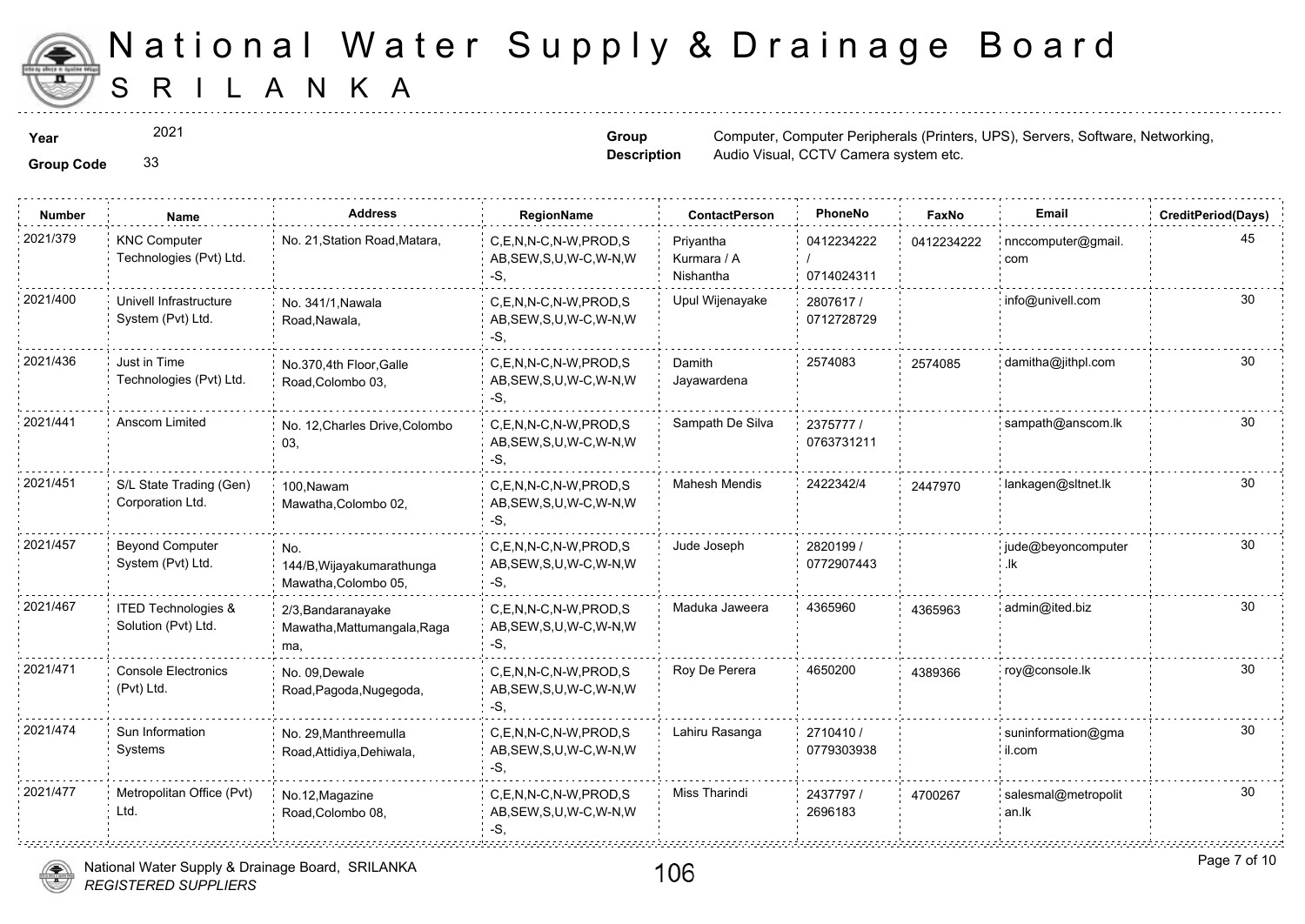

2021

**Group Description**

**Year** Computer, Computer, Computer, Computer, Computer, Peripherals (Printers, UPS), Servers, Software, Software, Software, Software, Software, Software, Software, Software, Software, Software, Software, Software, Softwar Audio Visual, CCTV Camera system e

| <b>Group Code</b> |  |  | 33 |
|-------------------|--|--|----|
|-------------------|--|--|----|

| <b>Number</b> | Name                                        | <b>Address</b>                                                | RegionName                                                   | <b>ContactPerson</b>       | PhoneNo                              | Faxl   |
|---------------|---------------------------------------------|---------------------------------------------------------------|--------------------------------------------------------------|----------------------------|--------------------------------------|--------|
| 2021/480      | Trillennium (Pvt) Ltd.                      | 1st Floor , YMBA<br>Building, Colombo 08,                     | C.E.N.N-C.N-W.PROD.S<br>AB, SEW, S, U, W-C, W-N, W<br>-S.    | Christopher                | 5515315                              | 531531 |
| 2021/484      | John Keells Office<br>Automation (Pvt) Ltd. | No. 90, Union Place, Colombo<br>02,                           | C.E.N.N-C.N-W.PROD.S<br>AB, SEW, S, U, W-C, W-N, W<br>-S.    | Anuradha<br>Sooriyabandara | 2313000 /<br>2431576 /<br>0773738954 | 243174 |
| 2021/489      | Business Machines Co.<br>(Pvt) Ltd.         | No. 01. Lake<br>Crescent, Colombo 02,                         | C.E.N.N-C.N-W.PROD.S<br>AB, SEW, S, U, W-C, W-N, W<br>-S.    | Michael Lord               | 2304380                              | 230438 |
| 2021/491      | Network Enhanced<br>Technology (Pvt) Ltd.   | No. 702/5, S.W. Perera<br>Mawatha, Kotte<br>Road, Rajagiriya, | C,E,N,N-C,N-W,PROD,S<br>AB, SEW, S, U, W-C, W-N, W<br>-S,    | Waruna<br>Krishantha       | 2886882/<br>0778300560               | 287823 |
| 2021/496      | Clutch Automation (Pvt)<br>Ltd.             | No. 618, 1/1, Galle<br>Road, Colombo 03,                      | C,E,N,N-C,N-W,PROD,S<br>AB, SEW, S, U, W-C, W-N, W<br>-S,    | Kasuni<br>Nimeshika        | 2598596 /<br>0707418141              | 588289 |
| 2021/526      | GIS Solutions (Private)<br>Limited          | No. 370, Galle Road, Colombo<br>03,                           | C,E,N,N-C,N-W,PROD,S<br>AB, SEW, S, U, W-C, W-N, W<br>-S.    | Ashani<br>Jayasinghe       | 2575297-9                            | 257529 |
| 2021/530      | Solid Technology                            | B-3,2nd Floor, Commercial<br>Center, Bandarawela,             | C.E.N.N-C.N-W.PROD.S<br>AB, SEW, S, U, W-C, W-N, W<br>$-S$ . | Nadisha S<br>Mahakumarage  | 0572221122                           | 057222 |
| 2021/531      | <b>Skiral IT Solutions</b>                  | No.17/A, Kaluwelgoda, Makewit<br>a, Ja-Ela,                   | C,E,N,N-C,N-W,PROD,S<br>AB, SEW, S, U, W-C, W-N, W<br>-S.    | Teshan<br>Senarathne       | 0775308552                           |        |
| 2021/533      | Aklan International (Pvt)<br>Ltd.           | No. 16, Pagoda<br>Road, Nugegoda,                             | C.E.N.N-C.N-W.PROD.S<br>AB, SEW, S, U, W-C, W-N, W<br>-S.    | Roshan Fernando            | 2199199 /<br>4378000                 | 444420 |
| 2021/537      | Micronet Technologies<br>(Pvt) Ltd.         | No. 52, Bandarawela<br>Road, Badulla,                         | C.E.N.N-C.N-W.PROD.S<br>AB, SEW, S, U, W-C, W-N, W<br>-S.    |                            | 0762577373<br>0713373375             |        |



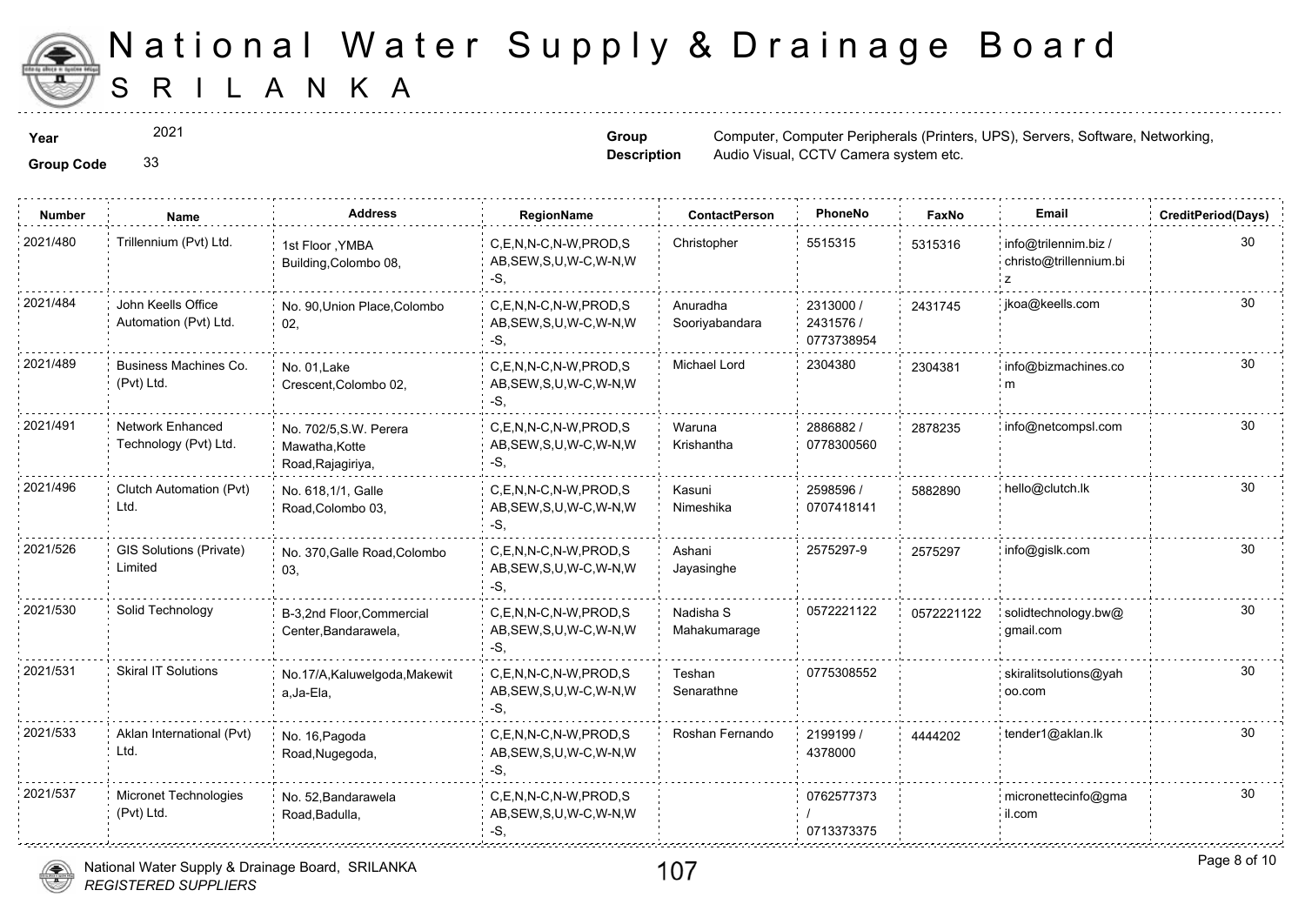

2021

**Group Code** 33

**Group Description**

**Year** Computer, Computer, Computer, Computer, Computer, Peripherals (Printers, UPS), Servers, Software, Software, Software, Software, Software, Software, Software, Software, Software, Software, Software, Software, Softwar Audio Visual, CCTV Camera system e

| <b>Group Code</b> |  |
|-------------------|--|

| <b>Number</b> | Name                                           | <b>Address</b>                                               | RegionName                                                | <b>ContactPerson</b>        | PhoneNo                              | Faxl   |
|---------------|------------------------------------------------|--------------------------------------------------------------|-----------------------------------------------------------|-----------------------------|--------------------------------------|--------|
| 2021/539      | Pan Audio (Pvt) Ltd.                           | No. 3,1/1, Station<br>Road, Colombo 03,                      | C,E,N,N-C,N-W,PROD,S<br>AB, SEW, S, U, W-C, W-N, W<br>-S, |                             | 2775575 /<br>2574430 /<br>0715301478 | 257574 |
| 2021/540      | Memorytex (Pvt) Ltd.                           | 270/4A, Almeida Road,<br>Kaduwela, Battaramulla,             | C.E.N.N-C.N-W.PROD.S<br>AB, SEW, S, U, W-C, W-N, W<br>-S. | Thilina Kumara<br>Pathirana | 2870109 /<br>0777766630              |        |
| 2021/541      | Data Tech Business<br>Centre (Pvt) Ltd.        | 45A, Dehiwala<br>Road, Pepiliyana,                           | C.E.N.N-C.N-W.PROD.S<br>AB, SEW, S, U, W-C, W-N, W<br>-S, | Raveendra<br>Munindradasa   | 7631610/<br>7631611                  | 273773 |
| 2021/551      | VizuaMatix (Pvt) Ltd.                          | 60,School<br>Lane, Nawala, Rajagiriya,                       | C.E.N.N-C.N-W.PROD.S<br>AB, SEW, S, U, W-C, W-N, W<br>-S. |                             | 2889321/077<br>3360896               | 288943 |
| 2021/553      | Ncinga (Pvt) Ltd.                              | Level 19, Park Land, 33 Park<br>Street, Colombo 02,          | C,E,N,N-C,N-W,PROD,S<br>AB, SEW, S, U, W-C, W-N, W<br>-S. | Winura<br>Jayasinghe        | 2307559                              |        |
| 2021/564      | ICE Technologies (Pvt)<br>Ltd.                 | No. 941/5,6th Lane, Parliament<br>Drive, Ethul Kotte, Kotte, | C,E,N,N-C,N-W,PROD,S<br>AB, SEW, S, U, W-C, W-N, W<br>-S. | DRT Maduranga               | 5231257 /<br>0716877064              | 288675 |
| 2021/568      | Infofix                                        | No.<br>02, J.M. Building, Welimada, Ban<br>darawela,         | C,E,N,N-C,N-W,PROD,S<br>AB, SEW, S, U, W-C, W-N, W<br>-S, | A.G.M. Imran                | 0767903943                           |        |
| 2021/569      | <b>Green Line Office</b><br>Automation         | No. 113, Vihara<br>Mawatha, Suduhumpola, Kandy,              | C,E,N,N-C,N-W,PROD,S<br>AB, SEW, S, U, W-C, W-N, W<br>-S, | Ajantha<br>Weerasinghe      | 0813838285<br>0812203791             | 081220 |
| 2021/570      | ABC Trade &<br>Investments (Pvt) Ltd.          | No. 03, Bandaranayakapura<br>Road, Rajagiriya,               | C.E.N.N-C.N-W.PROD.S<br>AB, SEW, S, U, W-C, W-N, W<br>-S, | Isuri Kaushalya             | 5877700                              | 286855 |
| 2021/573      | Horizon Electrical &<br>Engineering (Pvt) Ltd. | No. 65/A, Aniyakanda<br>Road, Nagoda, Kandana,               | C,E,N,N-C,N-W,PROD,S<br>AB, SEW, S, U, W-C, W-N, W<br>-S. | <b>WASP</b><br>Weerasinghe  | 3685685                              | 368568 |